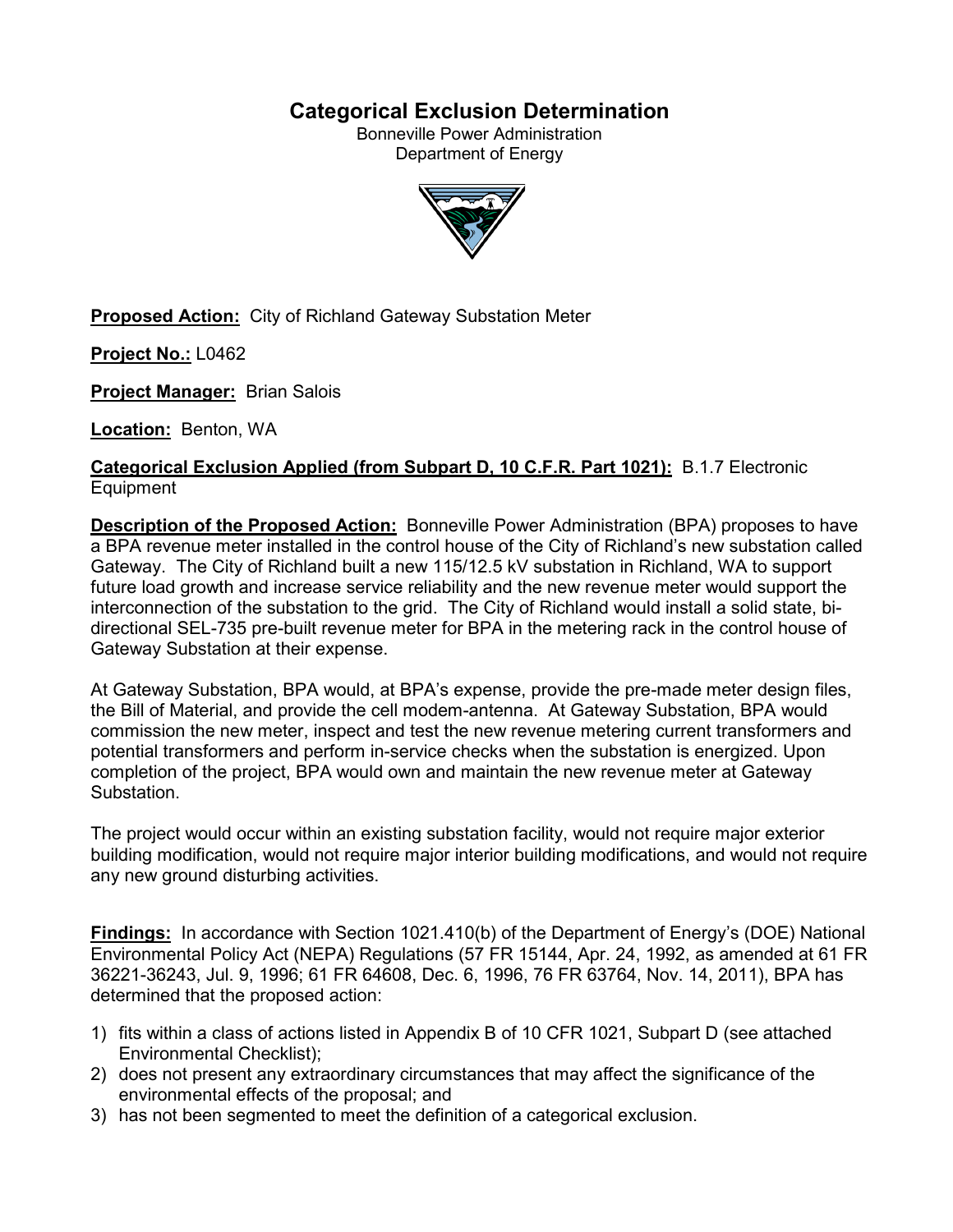Based on these determinations, BPA finds that the proposed action is categorically excluded from further NEPA review.

*/s/ Christopher H. Furey* Christopher H. Furey Environmental Protection Specialist

Concur:

*/s/ Katey C. Grange March 17, 2022* Katey C. Grange Date NEPA Compliance Officer

Attachment(s): Environmental Checklist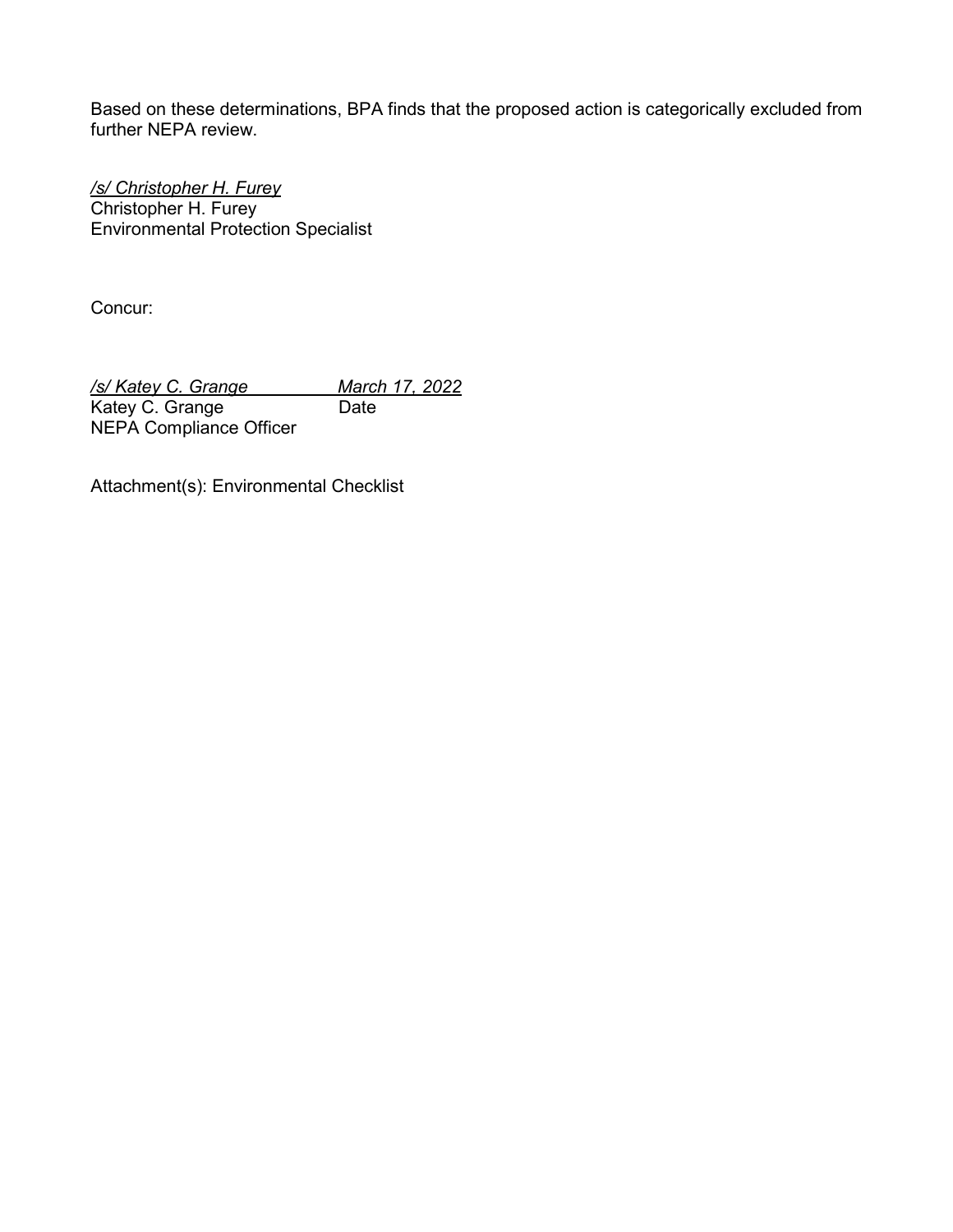# **Categorical Exclusion Environmental Checklist**

This checklist documents environmental considerations for the proposed project and explains why the project would not have the potential to cause significant impacts on environmentally sensitive resources and would meet other integral elements of the applied categorical exclusion.

## **Proposed Action:** L0462 City of Richland Gateway Substation

# **Project Site Description**

The proposed project would be at the City of Richland's new Gateway Substation in Benton County, Washington.

# **Evaluation of Potential Impacts to Environmental Resources**

## **1. Historic and Cultural Resources**

Potential for Significance: No

Explanation: BPA Archaeologist reviewed proposed activities involved for the revenue meter installation and determined that that these types of activities do not have the potential to cause effects to historic properties.

## **2. Geology and Soils**

Potential for Significance: No

Explanation: No ground disturbance for installation and testing of the revenue meter at the Gateway Substation. There would be no impacts to soils and geology.

## **3. Plants (including Federal/state special-status species and habitats)**

Potential for Significance: No

Explanation: No ground disturbance in areas with vegetation would occur and no plants would be disturbed.

## **4. Wildlife (including Federal/state special-status species and habitats)**

Potential for Significance: No

Explanation: Work would occur within existing substation facility. No wildlife present.

## **5. Water Bodies, Floodplains, and Fish (including Federal/state special-status species, ESUs, and habitats)**

Potential for Significance: No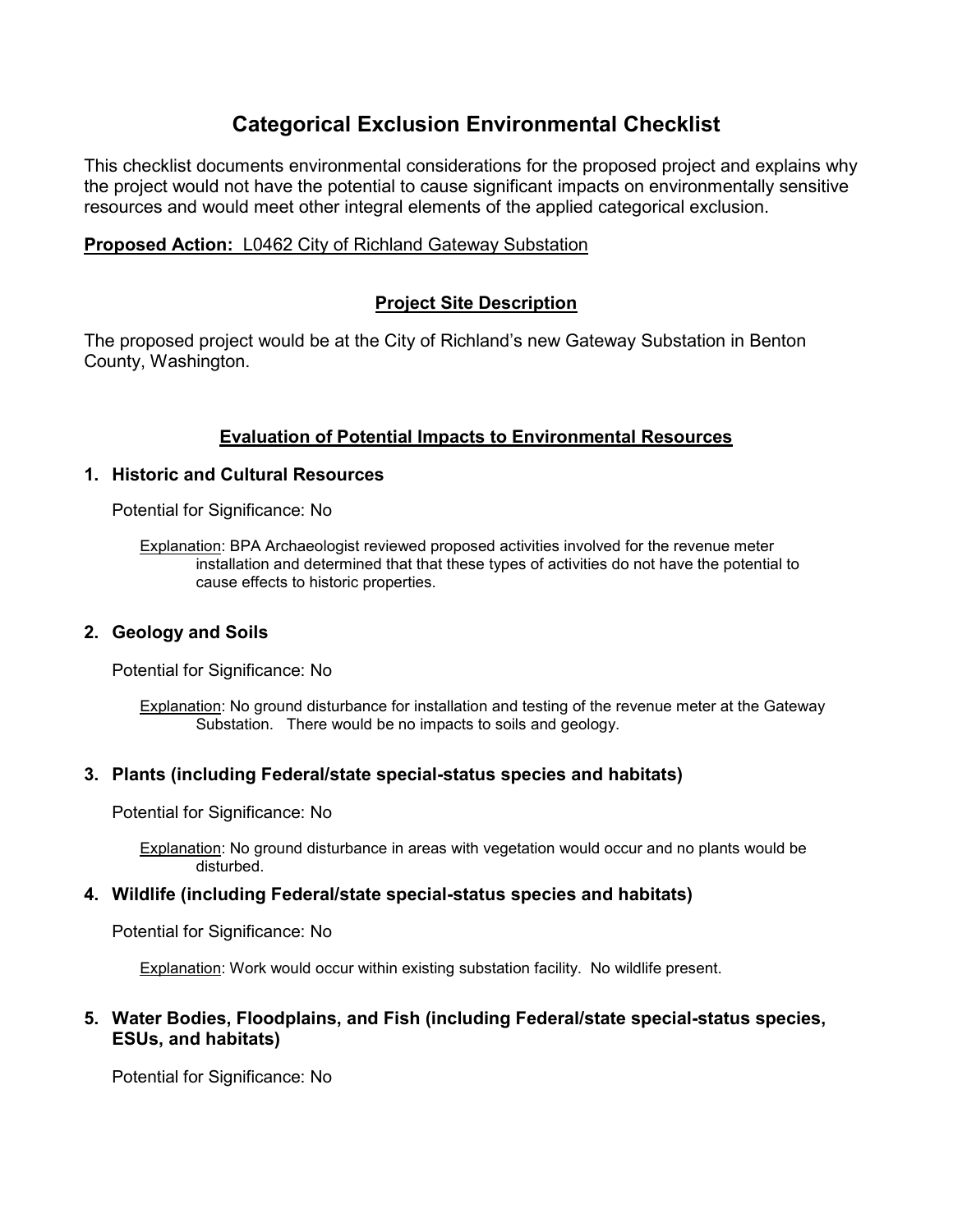Explanation: Work would occur within existing substation facility. No water body or fish present.

#### **6. Wetlands**

Potential for Significance: No

Explanation: Work would occur within existing substation facility. No wetlands are present at the project area.

#### **7. Groundwater and Aquifers**

Potential for Significance: No

Explanation: The meter would be installed and tested at the existing substation facility. No ground or groundwater disturbance would occur.

#### **8. Land Use and Specially-Designated Areas**

Potential for Significance: No

Explanation: No change in land use would occur.

## **9. Visual Quality**

Potential for Significance: No

**Explanation: No change in the visual character of the facilities would occur.** 

#### **10. Air Quality**

Potential for Significance: No

**Explanation:** Minor, temporary generation of emissions associated with vehicle traffic to the substation would occur for the installation.

#### **11. Noise**

Potential for Significance: No

Explanation: Minor, intermittent noise associated with installation and testing of the meter. No ongoing noise increase expected.

#### **12. Human Health and Safety**

Potential for Significance: No

Explanation: No impacts expected.